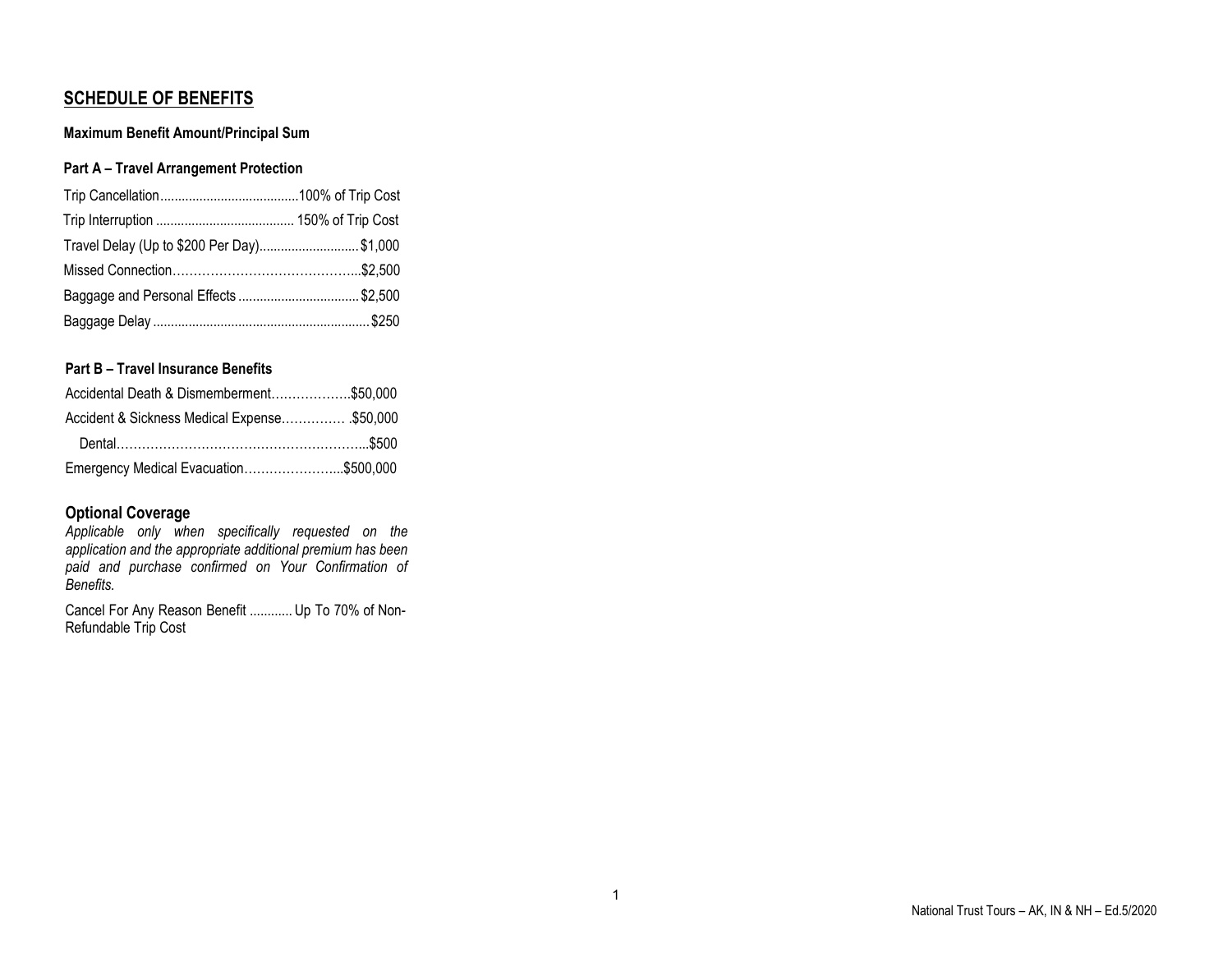#### **United States Fire Insurance Company**

Administrative Office: 5 Christopher Way, Eatontown, NJ 07724 (Hereinafter referred to as "the Company")

**\_\_\_\_\_\_\_\_\_\_\_\_\_\_\_\_\_\_\_\_\_\_\_\_\_\_\_\_\_\_\_\_\_\_\_\_\_\_\_\_\_\_\_\_\_\_\_\_\_**

## **TRAVEL PROTECTION INSURANCE** Certificate of Insurance

This Certificate of Insurance describes all of the travel insurance benefits underwritten by United States Fire Insurance Company, herein referred to as the Company. The insurance benefits vary from program to program. Please refer to the accompanying Confirmation of Benefits. It provides the Insured with specific information about the program he or she purchased. The Insured should contact the Company immediately if he or she believes that the Confirmation of Benefits is incorrect.

Signed for the Company,

Chairman and CEO,

Marc J. Adee

Insurance provided by this Certificate is subject to all of the terms and conditions of the Group Policy. If there is a conflict between the Policy and Certificate, the Policy will govern.

If the Insured is not completely satisfied with the insurance he or she must notify the Company within 15 days of purchase and return the certificate. The Company will give the Insured a full refund of premium provided he or she has not already departed on the Covered Trip or filed a claim.

## **TABLE OF CONTENTS**

- **I. COVERAGES**
- **II. DEFINITIONS**
- **III. INSURING PROVISIONS**
- **IV. GENERAL LIMITATIONS AND EXCLUSIONS**
- **V. GENERAL PROVISIONS**
- **VI. COORDINATION OF BENEFITS**

# **SECTION I. COVERAGES**

#### **24-HOUR ACCIDENTAL DEATH AND DISMEMBERMENT**

This Benefit is provided only if shown as covered on the Confirmation of Benefits.

You are eligible for benefits 24 hours a day, up to the Maximum Benefit Amount shown when you sustain an Injury during the Covered Trip which results in a Loss noted below within 180 days of the date of the Injury causing the Loss.

#### Benefits will be paid as follows:

| Type of Loss                  | <b>Benefit Amount</b> |
|-------------------------------|-----------------------|
| Loss of life                  | 100% of Principle Sum |
| Loss of both feet             | 100% of Principle Sum |
| Loss of both hands            | 100% of Principle Sum |
| Loss of both eyes             | 100% of Principle Sum |
| Loss of one hand and one foot | 100% of Principle Sum |
| Loss of one hand and one eye  | 100% of Principle Sum |
| Loss of one foot and one eye  | 100% of Principle Sum |
| Loss of one hand              | 50% of Principle Sum  |
| Loss of one foot              | 50% of Principle Sum  |
| Loss of one eye               | 50% of Principle Sum  |

Loss of hand or hands, or foot or feet, means severance at or above the wrist joint or ankle joint, respectively,

Loss of eye or eyes means the total and irrecoverable loss of the entire sight thereof. Only one of the amounts shown above (the largest applicable) will be paid for Injuries resulting from one accident.

The benefit for loss of: (a) two limbs; (b) both eyes; or (c) one limb and one eye is payable only when such loss results from the same accident.

The Principal Sum is shown in the Confirmation of Benefits.

## **EXPOSURE AND DISAPPEARANCE**

If, while insured under this Coverage, You are unavoidably exposed to the elements because of a covered accident and suffer a loss for which benefits are payable under this Coverage, such loss will be covered.

If, while insured under this Coverage, You are in an accident resulting in the disappearance, sinking or damaging of an air or water conveyance on which You are covered by this Coverage, and if Your body has not been found within 52 weeks from the date of the accident, it will be presumed, unless there is evidence to the contrary, that he or she suffered loss of life as a result of those Injuries.

# **ACCIDENT MEDICAL EXPENSE**

For the purpose of this benefit:

"Covered Expense" means expense incurred for services and supplies: (a) listed below; and (b) ordered or prescribed by a Legally Qualified Physician as Medically Necessary for diagnosis or treatment; which is limited to:

- 1. The services of a Legally Qualified Physician;
- 2. Hospital or ambulatory medical-surgical center services (this will also include expenses for a cruise ship cabin or hotel room, not already included in the cost of the Insured's Covered Trip, if recommended as a substitute for a hospital room for recovery of an Injury);
- 3. transportation furnished by a professional ambulance company to and/or from a Hospital; and prescribed drugs, prosthetics and therapeutic services and supplies.

Benefits will be paid for the expense incurred, up to the Maximum Benefit Amount, if an Insured incurs a Covered Expense as a result of an accidental Injury, which occurs during the Covered Trip. You must receive the initial Medical Treatment for the Injury within 30 days after the date of the accident, which caused the Injury. All services, supplies or treatment must be received within 90 days following the date of the accident.

Benefits will include expenses for emergency dental treatment due to accidental Injury not to exceed \$500.00.

Benefits will not be paid in excess of the Usual and Customary Charges.

Advance payment will be made to a Hospital, up to the Maximum Benefit Amount, if needed to secure an Insured's admission to a Hospital, because of a covered accidental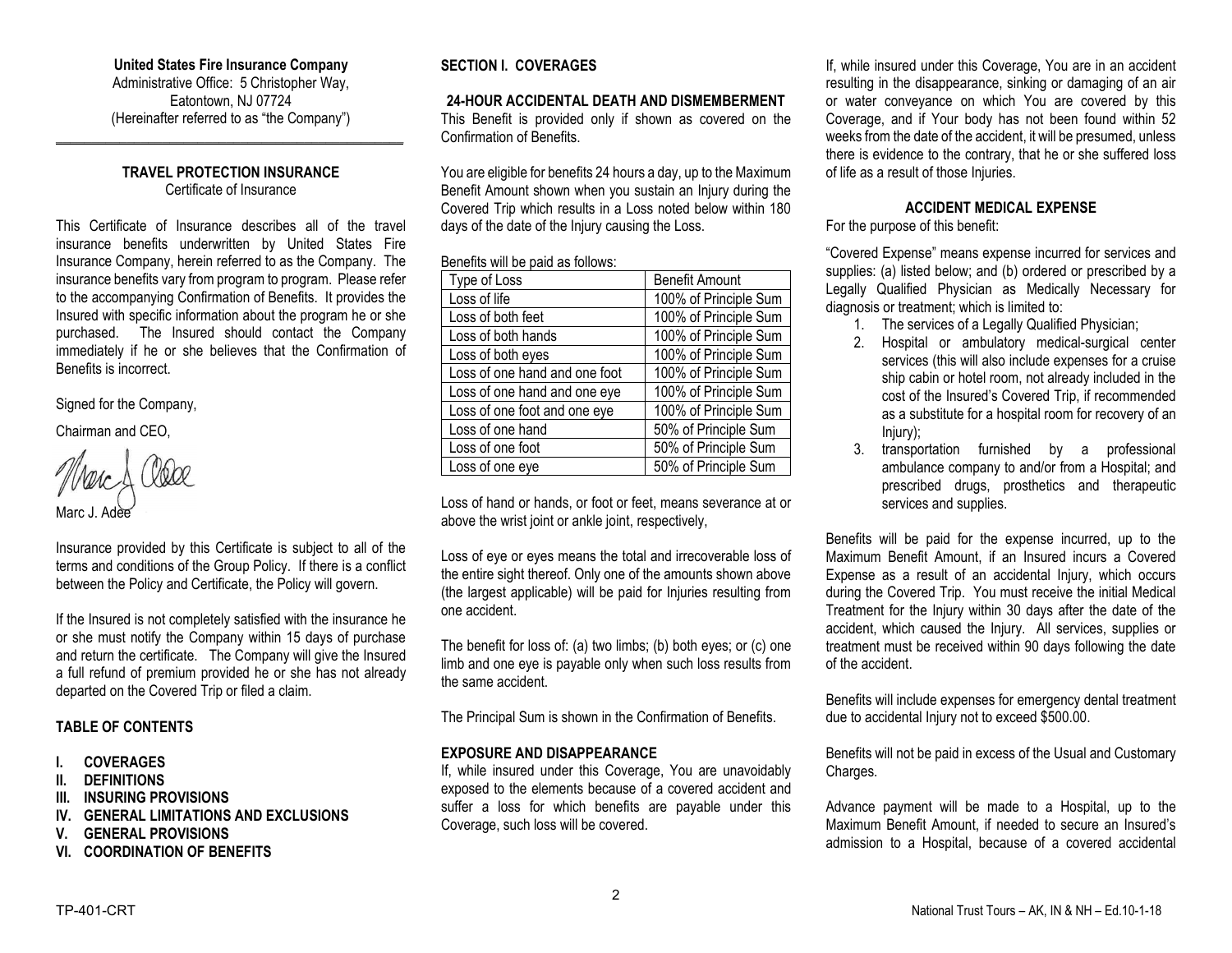Injury. The authorized travel assistance company will coordinate advance payment to the Hospital.

These benefits will not duplicate any benefits payable under the policy or any coverage(s) attached to the policy.

The maximum Benefit Amount is shown in the Confirmation of Benefits.

# **SICKNESS MEDICAL EXPENSE**

This Coverage is made a part of the policy. It is subject to all the provisions of this Coverage.

For the purposes of this benefit:

"Covered Expense" means expense incurred for services and supplies: (a) listed below; and (b) ordered or prescribed by a Legally Qualified Physician as Medically Necessary for diagnosis or treatment; which is limited to:

- 1. The services of a Legally Qualified Physician;
- 2. Hospital or ambulatory medical-surgical center services (this will also include expenses for a cruise ship cabin or hotel room, not already included in the cost of the Insured's Covered Trip, if recommended as a substitute for a hospital room for recovery of a Sickness);
- 3. Transportation furnished by a professional ambulance company to and/or from a Hospital; and
- 4. Prescribed drugs, prosthetics and therapeutic services and supplies.

Benefits will be paid for the expense incurred, up to the Maximum Benefit Amount, if You incur a Covered Expense as a result of Sickness, which manifests itself during the Covered Trip. You must receive initial Medical Treatment for the Sickness within 30 days of onset of the Sickness. All services, supplies or treatment must be received within 90 days following the onset of the Sickness.

Benefits will include expenses for emergency dental treatment not to exceed \$500.00.

Benefits will not be paid in excess of the Usual and Customary Charges.

Advance payment will be made to a Hospital, up to the Maximum Benefit Amount, if needed to secure an Insured's admission to a Hospital, up to the Maximum Benefit Amount, because of a covered Sickness. The authorized travel assistance company will coordinate advance payment to the Hospital.

These benefits will not duplicate any benefits payable under the policy or any coverage(s) attached to the policy.

The maximum Benefit Amount is shown in the Confirmation of Benefits.

## **TRIP CANCELLATION**

This Coverage is made a part of the policy. It is subject to all the provisions of this Coverage.

Benefits will be paid up to the Maximum Benefit Amount purchased to cover You for the Published Penalties and unused non-refundable prepaid expenses for Travel Arrangements when You are prevented from taking his or her Covered Trip due to:

- 1. Death involving You or Your Traveling Companion or You or Your Traveling Companions Business Partner or Your Family Member;
- 2. A covered Sickness or Injury involving You, Your Traveling Companion or Business Partner, or Your Family Member or Your Traveling Companion which necessitates Medical Treatment at the time of cancellation and results in medically imposed restrictions, as certified by a Legally Qualified Physician, which prevents an Insured's participation in the Covered Trip;
- 3. Your or Your Traveling Companion being hijacked, quarantined, required to serve on a jury (notice of jury duty must be received after the Effective Date) served with a court order to appear as a witness in a legal action in which You or Your Traveling Companion is not a party (except law enforcement officers);
- 4. You or Your Traveling Companion's principal place of residence being rendered uninhabitable by fire or flood or burglary of primary residence within 10 days of departure;
- 5. You or Your or Traveling Companion being directly involved in a traffic accident, which must be substantiated by a police report, while en route to an Insured's scheduled point of departure;
- 6. Unannounced strike that causes complete cessation of services of Your Common Carrier for at least 12 consecutive hours;
- 7. Weather that causes complete cessation of services of Your Common Carrier for at least 12 consecutive hours;
- 8. Natural disaster at the site of the Insured's destination, which renders their destination accommodations uninhabitable;
- 9. Employer termination or layoff affecting You or a person(s) sharing the same room with You during Your Covered Trip. Employment must have been with the same employer for at least 1 continuous year;
- 10. A Terrorist Incident that occurs in a city listed on the itinerary of Your Covered Trip and within 30 days prior to Your Scheduled Departure Date. This same city must not have experienced a Terrorist Incident within the 90 days prior to the Terrorist Incident that is causing Your cancellation of the Covered Trip. Benefits are not provided if the Travel Supplier offers a substitute itinerary;
- 11. Revocation of Your previously granted leave or reassignment due to war. Official written revocation/reassignment by a supervisor or commanding officer of the appropriate branch of service will be required.

Provided such circumstances occurred after Your Effective Date.

All cancellations must be reported to the Travel Supplier within 72 hours of the event causing the need to cancel. If the event delays the reporting of the cancellation beyond the 72 hours, the event should be reported as soon as possible. All other delays of reporting beyond 72 hours will result in reduced benefit payments.

The maximum payable under this benefit is the lesser of a) total cost of the Insured's Covered Trip; or b) the total amount of coverage the Insured purchased.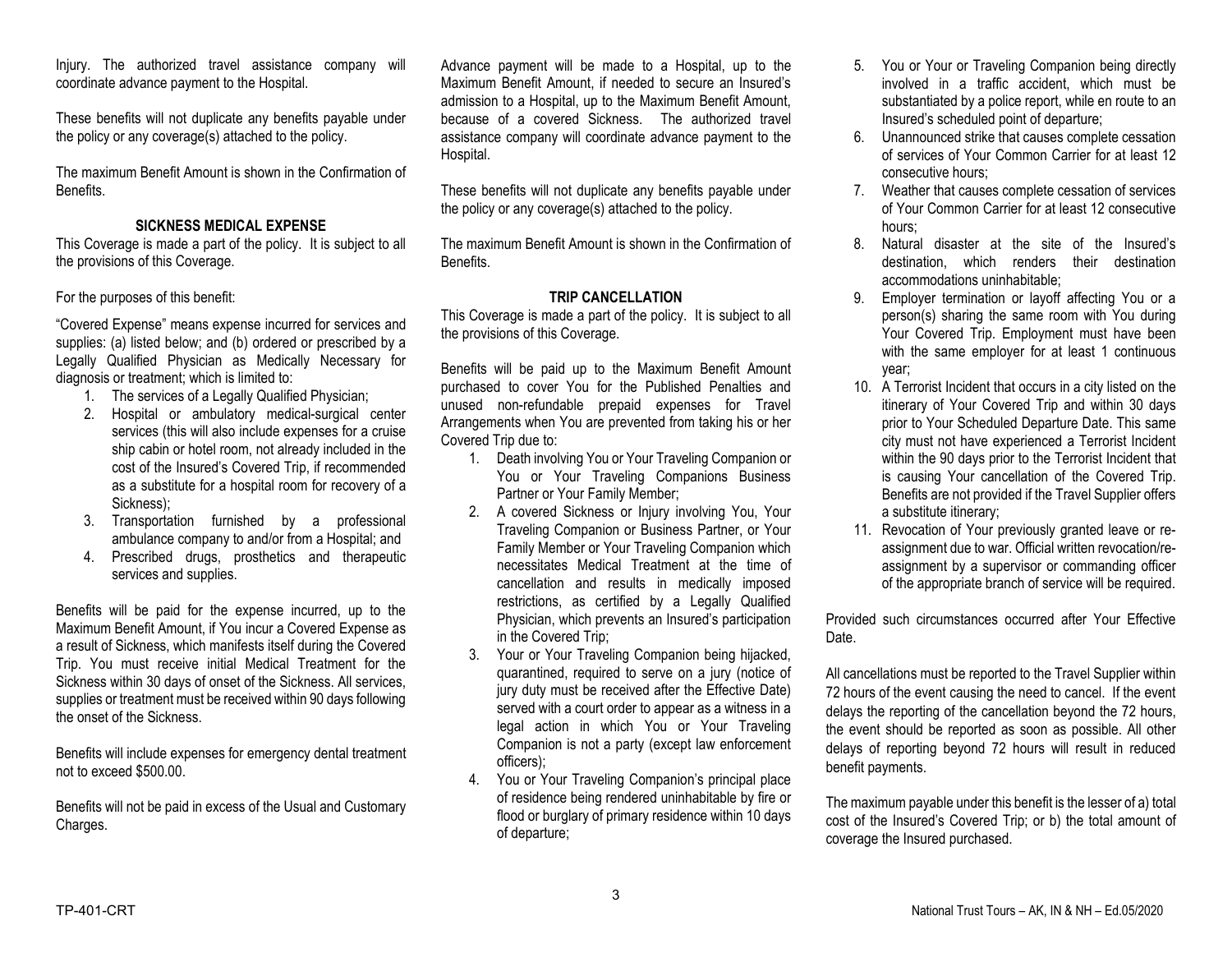#### **Single Supplement**

Benefits will be paid, up to the Maximum Benefit Amount, for the additional cost incurred as a result of a change in the per person occupancy rate for prepaid Travel Arrangements if a Traveling Companion has his or her Covered Trip delayed, canceled or interrupted for a covered reason and an Insured does not cancel.

These benefits will not duplicate any benefits payable under the policy or any coverage(s) attached to the policy.

The Maximum Benefit Amount is shown in the Confirmation of Benefits.

# **TRIP INTERRUPTION**

This Coverage is made a part of the policy. It is subject to all the provisions of this Coverage.

Benefits will be paid, up to the Maximum Benefit Amount, for the non-refundable, unused portion of the prepaid expenses for Travel Arrangements and/or the Additional Transportation Cost paid to return home or rejoin the Covered Trip, when You are prevented from completing his or her Covered Trip due to:

- 1. Death involving You or Your Traveling Companion or You or Your Traveling Companions Business Partner or Your Family Member;
- 2. A covered Sickness or Injury involving You, Your Traveling Companion or Business Partner, or Your Family Member or Your Traveling Companion which necessitates Medical Treatment at the time of cancellation and results in medically imposed restrictions, as certified by a Legally Qualified Physician, which prevents an Insured's participation in the Covered Trip;
- 3. Your or Your Traveling Companion being hijacked, quarantined, required to serve on a jury (notice of jury duty must be received after the Effective Date) served with a court order to appear as a witness in a legal action in which You or Your Traveling Companion is not a party (except law enforcement officers);
- 4. You or Your Traveling Companion's principal place of residence being rendered uninhabitable by fire or flood or burglary of primary residence within 10 days of departure;
- 5. You or Your or Traveling Companion being directly involved in a traffic accident, which must be substantiated by a police report, while en route to an Insured's scheduled point of departure;
- 6. Unannounced strike that causes complete cessation of services of Your Common Carrier for at least 12 consecutive hours;
- 7. Weather that causes complete cessation of services of Your Common Carrier for at least 6 consecutive hours;
- 8. Natural disaster at the site of the Insured's destination, which renders their destination accommodations uninhabitable;
- 9. You or Your Traveling Companion is in the Military and called to emergency duty for a national disaster other than war;
- 10. Employer termination or layoff affecting You or a person(s) sharing the same room with You during Your Covered Trip. Employment must have been with the same employer for at least 1 continuous year;
- 11. A Terrorist Incident that occurs in a city listed on the itinerary of Your Covered Trip and within 30 days prior to Your Scheduled Departure Date. This same city must not have experienced a Terrorist Incident within the 90 days prior to the Terrorist Incident that is causing Your cancellation of the Covered Trip. Benefits are not provided if the Travel Supplier offers a substitute itinerary;
- 12. Revocation of Your previously granted leave or reassignment due to war. Official written revocation/reassignment by a supervisor or commanding officer of the appropriate branch of service will be required;

Provided such circumstances occurred after Your Effective Date.

The combined maximum payable under this benefit is the lesser of: a) total cost of Your Covered Trip; or b) the total amount of coverage You purchased.

The maximum payable under this benefit is the lesser of: a) total cost of Your Covered Trip; or b) the total amount of coverage You purchased

These benefits will not duplicate any benefits payable under the policy or any coverage(s) attached to the policy.

The Maximum Benefit Amount is shown in the Conformation of Benefits.

# **BAGGAGE AND PERSONAL EFFECTS**

This Coverage is provided only if shown as covered in the Confirmation of Benefits.

For the purposes of this Benefit:

"Baggage and Personal Effects" means goods being used by an Insured during a Covered Trip. The term Baggage and Personal Effects does not include:

- 1. animals;
- 2. automobiles and automobile equipment;
- 3. boats or other vehicles or conveyances;
- 4. trailers;
- 5. motors;
- 6. aircraft;
- 7. bicycles, except when checked as baggage with a Common Carrier;
- 8. household effects and furnishings;
- 9. antiques and collectors items;
- 10. sunglasses, contact lenses, artificial teeth, dental bridges or hearing aids;
- 11. prosthetic limbs;
- 12. prescribed medications;
- 13. keys, money, credit cards (except as coverage is otherwise specifically provided herein),
- 14. securities, stamps, tickets and documents (except as coverage is otherwise specifically provided herein);
- 15. professional or occupational equipment or property, whether or not electronic business equipment; or
- 16. telephones, computer hardware or software.

For Baggage and Personal Effects: Coverage will be provided to You: (a) against all risks of permanent loss, theft or damage to baggage and personal effects; (b) subject to all Exclusions and Limitations in the policy; (c) up to the Maximum Benefit Amount; and (d) occurring while this coverage is in force.

The lesser of the following amounts will be paid:

a) the actual cash value (cost less proper deduction for depreciation) at the time of loss, theft or damage;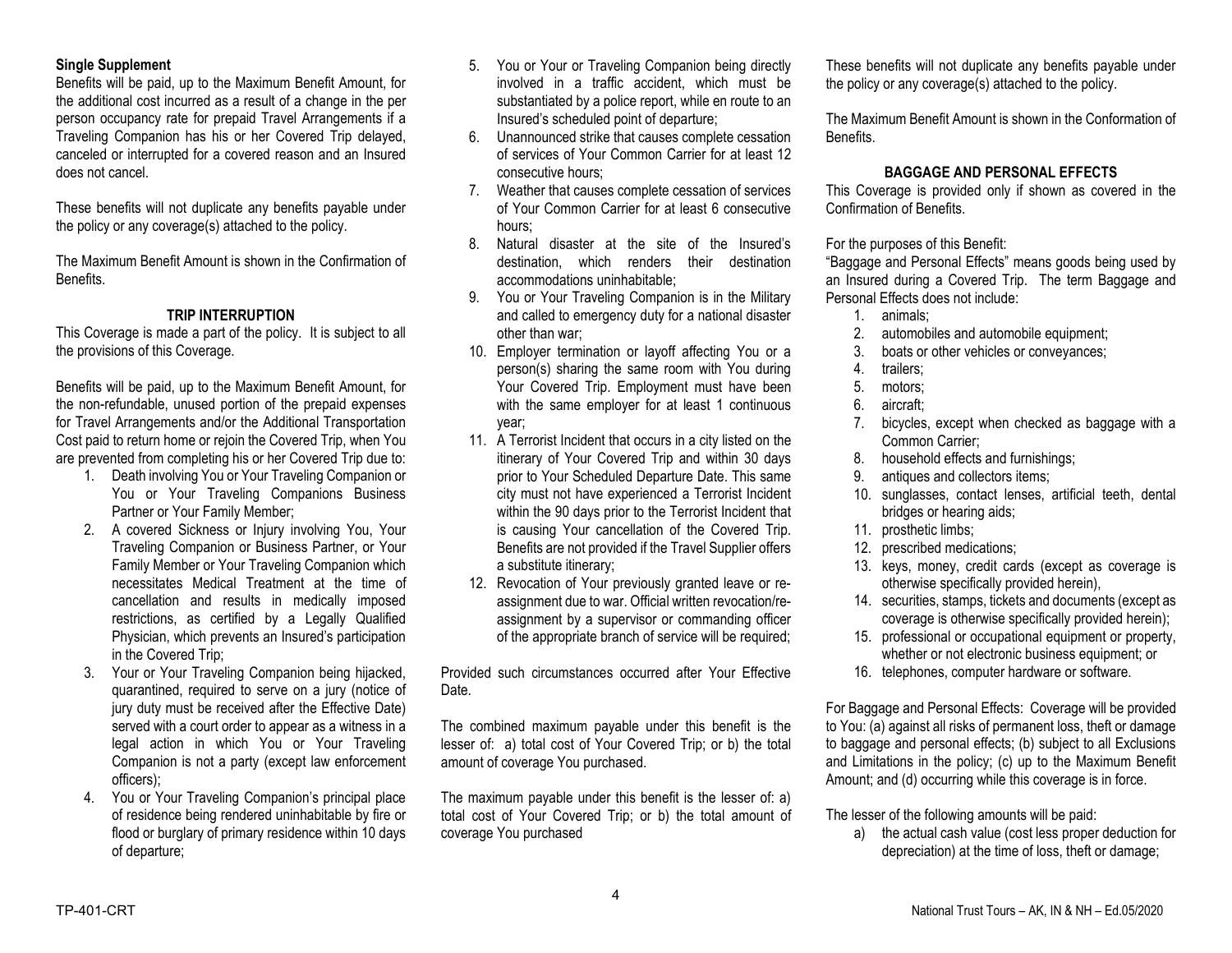- b) the cost to repair or replace the article with material of a like kind and quality; or
- c) \$500 per article.

A combined maximum of \$500 will be paid for jewelry, watches, articles consisting in whole or in part of silver, gold or platinum, articles trimmed with fur, cameras and their accessories and related equipment.

A maximum of \$50 will be paid for the cost of replacing a passport or visa.

A maximum of \$50 will be paid for the cost associated with the unauthorized use of lost or stolen credit cards, subject to verification that the Insured has complied with all conditions of the credit card company.

For Baggage Delay: If, while on a Covered Trip, Your checked baggage is delayed or misdirected by a Common Carrier for more than 24 hours from Your time of arrival at a destination other than at Your place of permanent residence, benefits will be paid, up to the Maximum Benefit Amount, for the actual expenditure for necessary personal effects. You must be a ticketed passenger on a Common Carrier. The Common Carrier must certify the delay or misdirection. Receipts for the purchases must accompany any claim.

Benefits will not be paid for any expenses which have been reimbursed or for any services which have been provided by the Common Carrier, hotel or Travel Supplier; nor will benefits be paid for loss or damage to property specifically schedule under any other insurance.

These benefits will not duplicate any benefits payable under the policy or any coverage(s) attached to the policy.

The Maximum Benefit Amount is shown in the Confirmation of Benefits.

# **TRIP DELAY**

This Coverage is provided only if shown as covered in the Conformation of Benefits.

If You are delayed for 12 or more hours while in route to or from a Covered Trip, due to:

- 1. any delay of a Common Carrier. The delay must be certified by the Common Carrier;
- 2. a traffic accident in which You or Your Traveling Companion are not directly involved (must be substantiated by a police report);
- 3. lost or stolen passports, travel documents or money (must be substantiated by a police report); or
- 4. quarantine, hijacking, strike, natural disaster, terrorism or riot;
- 5. documented weather condition preventing the Insured from getting to the point of departure;

benefits will be paid, on a one-time basis, up to the Maximum Benefit Amount, for:

- 1. reasonable accommodation and meal expenses up to \$200 per day necessarily incurred by You for which You have proof of purchase and which were not paid for or provided by any other source; and
- 2. the non-refundable, unused portion of the prepaid expenses for the Covered Trip, as long as the expenses are supported by, proof of purchase and are not reimbursable by any other source.

You must provide the following documentation when presenting a claim for these benefits:

a) Written confirmation of the reasons for delay from the Common Carrier whose delay resulted in the loss, including but not limited to; scheduled departure and return times and actual departure and return times.

Benefits will not be paid for any expenses, which have been reimbursed, or for any services that have been provided by the Common Carrier.

These benefits will not duplicate any benefits payable under the policy or any coverage(s) attached to the policy.

The maximum Benefit Amount is shown in the Confirmation of Benefits.

## **EMERGENCY MEDICAL EVACUATION AND RETURN OF REMAINS**

This Coverage is provided only if shown as covered in the Confirmation of benefits.

When You suffer loss of life for any reason or incurs a Sickness or Injury during the course of a Covered Trip, the following benefits are payable, up to the Maximum Benefit Amount.

1. **For Emergency Medical Evacuation**: If the local attending Legally Qualified Physician and the authorized travel assistance company determine that transportation to a Hospital or medical facility is Medically Necessary to treat an unforeseen Sickness or Injury which is acute or life threatening and adequate Medical Treatment is not available in the immediate area, the Transportation Expense incurred will be paid for the Usual and Customary Charges for transportation to the closest Hospital or medical facility capable of providing that treatment.

If You are in the Hospital for more than seven consecutive days and Your dependent children who are under 18 years of age and accompanying You on the Covered Trip, are left unattended, Economy Transportation will be paid to return the dependents to their home (with an attendant, if considered necessary by the travel assistance company).

If an Insured is traveling alone and is in the Hospital for more than seven consecutive days and Emergency Evacuation is not imminent, upon request of the Insured, or next of kin if Insured is incapacitated, benefits will be paid to transport one person, chosen by the Insured, by Economy Transportation, for a single visit to and from his or her bedside.

2. **For Return of Remains**: In the event of Your death, the expense incurred will be paid for minimally necessary casket or air tray, preparation and transportation of Your remains to his or her place of residence or to the place of burial.

Benefits are paid less the value of Your original unused return travel ticket.

If benefits are payable under this Coverage and You have other insurance that may provide benefits for this same loss, the Company reserves the right to recover from such other insurance. You shall:

- a) notify the Company of any other insurance;
- b) help the Company exercise the Company's rights in any reasonable way that the Company may request,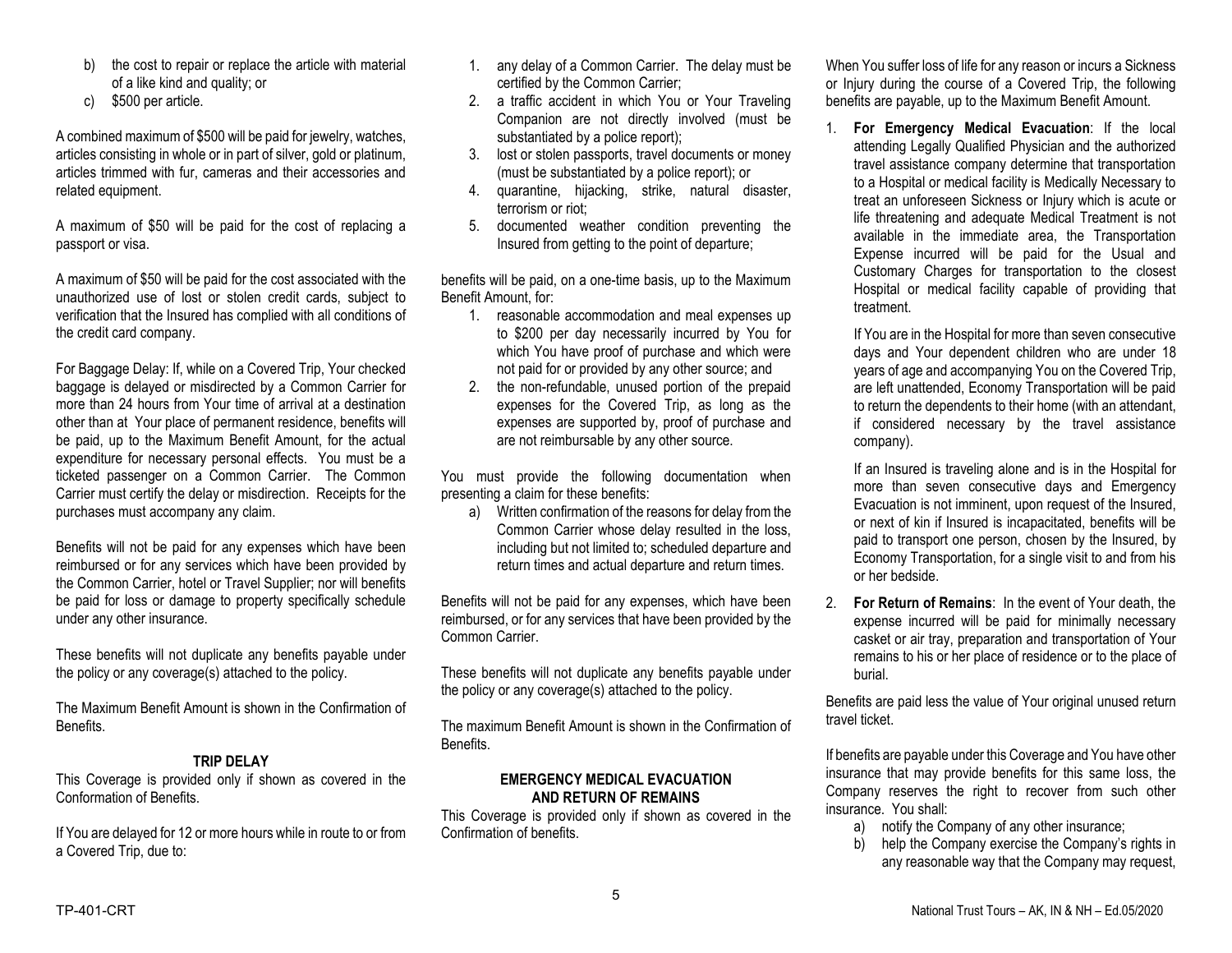including the filing and assignment of other insurance benefits;

- c) not do anything after the loss to prejudice the Company's rights; and
- d) reimburse to the Company, to the extent of any payment the Company has made, for benefits received from such other insurance.

The Maximum Benefit Amount is shown in the Confirmation of Benefits.

#### **MISSED CONNECTION**

This Coverage is provided only if shown covered on the Confirmation of Benefits.

If miss Your cruise or tour departure because their airline flight is delayed for 6 or more hours, due to:

- a) any delay of a Common Carrier. The delay must be certified by the Common Carrier;
- b) documented weather condition preventing the Insured from getting to the point of departure.

Benefits will be paid, on a one-time basis, up to the Maximum Benefit Amount, for:

a) the Additional Transportation Cost to join the Covered Trip.

The Maximum Benefit Amount is shown in the Confirmation of Benefits.

#### **CANCEL FOR ANY REASON BENEFIT**

**Optional Coverage:** Applicable only when purchased within 21 days of original plan purchase and if the appropriate additional premium has been paid.

If You cancel Your Trip for any reason not otherwise covered by this plan, benefits will be paid for 70% of the Prepaid, forfeited, non-refundable Payments or Deposits You paid for Your Trip provided:

- a) Your payment for this plan is received within 21 days of the date Your initial Payment or Deposit for Your Trip is received; and
- b) You insure 100% of the Prepaid Trip costs that are subject to cancellation penalties or restrictions and also insure within 21 days of the Payment or Deposit for those Travel Arrangements the cost of any subsequent

Travel Arrangements (or any other Travel Arrangements not made through Your travel agent) added to Your Trip; and

c) You cancel Your Trip 48 hours or more before Your Scheduled Departure Date.

#### **SECTION II. DEFINITIONS**

"Additional Transportation Cost" means the actual cost incurred for one-way Economy Transportation by Common Carrier reduced by the value of an unused travel ticket.

"Bankruptcy" means the filing of a petition for voluntary or involuntary bankruptcy in a court of competent jurisdiction under Chapter 7 or Chapter 11 of the United States Bankruptcy Code 11 L.S.C. Subsection 101 et seq.

"Business Partner" means an individual who (a) is involved in a legal general partnership with You and or (b) is actively involved in the day to day management of Your business.

"Common Carrier" means any land, sea, and/or air conveyance operating under a valid license for the transportation of passengers for hire.

"Confirmation of Benefits" means the coverage confirmation provided to You following enrollment and payment of the applicable premium.

"Covered Trip" means scheduled trips, tours or cruises for which (a) coverage is requested: and (b) the required premium is submitted prior to the Scheduled Departure Date.

"Default" means a material failure or inability to provide contracted services.

"Economy Transportation" means the lowest published available transportation rate for a ticket on a Common Carrier matching the original class of transportation that the Insured purchased for the Covered Trip.

"Family Member" means Your or a Traveling Companion's: legal spouse (or common-law spouse where legal); legal guardian; son or daughter (adopted, foster, step or in-law); parent (includes step or in-law); brother or sister (includes step or in-law); grandparent (includes in-law); grandchild; aunt; uncle; niece; or nephew.

"Hospital" means (a) a place which is licensed or recognized as a general hospital by the proper authority of the state in which it is located: (b) a place operated for the care and treatment of resident inpatients with a registered graduate nurse (RN) always on duty and with a laboratory and X-ray facility: (c) a place recognized as a general hospital by the Joint Commission on the Accreditation of Hospitals. Not included is a hospital or institution licensed or used principally: (1) for the

treatment or care of drug addicts or alcoholics: or (2) as a clinic continued or extended care facility, skilled nursing facility, convalescent home, rest home, nursing home or home for the aged.

"Inclement Weather" means any weather condition that delays the scheduled arrival or departure of a Common Carrier.

"Injury" or "Injuries" means accidental bodily injuries: (a) received while insured under the Policy and any attached coverages: (b) resulting in loss independently of sickness and all other causes: and (c) not excluded from coverage.

"Insured" means the person(s) named on the enrollment form or Roster as the Principal Participant, participant's spouse or participant's child.

"Intoxicated" mean a blood alcohol level that equals or exceeds the legal limit for operating a motor vehicle in the state or jurisdiction where You are located at the time of an incident.

"Legally Qualified Physician" means a physician or a Christian Science Practitioner (a) other than You, a Traveling Companion or a Family Member: (b) practicing within the scope of Your license: and (c) recognized as a physician in the place where the services are rendered.

"Maximum Benefit Amount" means the maximum amount payable for coverage provided to an Insured as shown in the Confirmation of Benefits.

"Medical Treatment" means treatment advice or consultation by a Legally Qualified Physician.

"Medically Necessary" means a service or supply which: (a) is recommended by the attending Legally Qualified Physician: (b) is appropriate and consistent with the diagnosis in accord with accepted standards of community practice: (c) could not have been omitted without adversely affecting Your condition or quality of medical care: (d) is delivered at the most appropriate level of care and not primarily for the sake of convenience: and (e) is not considered experimental unless coverage for experimental services or supplies is required by law.

"Pre-existing Condition" means any injury, sickness or condition (including any condition from which death ensues) of the Insured, or Traveling Companion, or Your and/or Traveling Companion's Family Member or Your Business Partner for which within the 60 day period prior to the effective date of Your Trip Cancellation coverage under the Policy which (a) manifested itself, became acute or exhibited symptoms which would have caused one to seek diagnosis, care or treatment; (b) required taking prescribed drugs or medicine, unless the condition for which the prescribed drug or medicine is taken remains controlled without any change in the required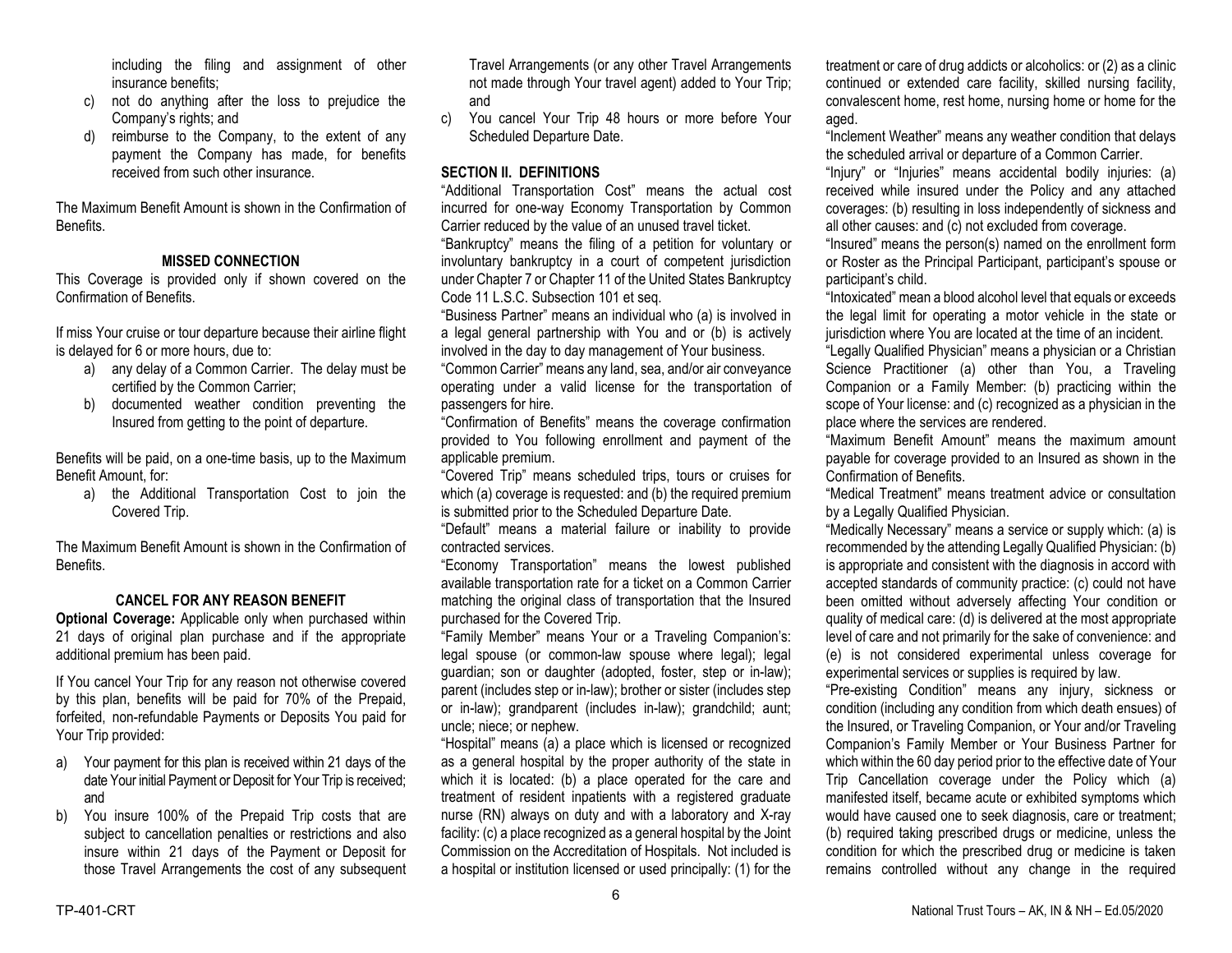prescription; or (c) required medical treatment or treatment was recommended by a Legally Qualified Physician.

"Scheduled Departure Date" means the date on which You are originally scheduled to leave on the Covered Trip.

"Scheduled Return Date" means the date on which You are originally scheduled to return to the point of origin or the original final destination.

"Sickness" means an illness or disease that is diagnosed or treated by a Legally Qualified Physician after the effective date of insurance and while You are covered under the Policy.

"Strike" means any stoppage of work: (a) as a result of a combined effort of workers which was unannounced and unpublished at the time travel services were purchased: and (b) which interferes with the normal departure and arrival of a Common Carrier.

"Third Party" means a person or entity other than You or the Company.

"Transportation Expense" means: (a) the cost of conveyance of You and any medical personnel (if Medically Necessary): and (b) Medically Necessary services or supplies.

"Travel Arrangements" means: (a) transportation: (b) accommodations: and (c) other specified services arranged by the Travel Supplier for the covered trip.

"Traveling Companion" means a person or persons with whom a covered person has coordinated travel arrangements and intends to travel with during the trip.

"Travel Supplier" means any entity or organization that coordinates or supplies travel services for You.

"Usual and Customary Charges" means those comparable charges for similar treatment, services and supplies in the geographic area where treatment is performed.

## **SECTION III. INSURING PROVISIONS**

Insured's Term of Coverage:

**For Trip Cancellation**: Coverage begins on the Effective Date and time specified in the Confirmation of Benefits. Coverage ends at the point and time of departure on Your Scheduled Departure Date.

**For Trip Delay**: Coverage is in force while en route to and from the Covered Trip.

**For all other coverages**: Coverage begins at the point and time of departure on the Scheduled Departure Date. Coverage

ends at the point and time of return on Your Scheduled Return Date.

In the event the Scheduled Departure Date and/or the Schedule Return Date are delayed, or the point and time of departure and/or point and time of return are changed because of circumstances over which neither the Travel Supplier nor You have control Your term of coverage shall be automatically adjusted accordance with the Travel Supplier's notice to the Company of the delay or change.

#### **SECTION IV. GENERAL LIMITATIONS AND EXCLUSIONS**

Benefits are not payable for Sickness, Injuries or losses of You, Your Traveling Companion or Your Traveling Companion's Family Member, or Your Business Partner:

- 1. resulting from suicide, attempted suicide or any intentionally self-inflicted injury while sane or insane;
- 2. resulting from an act of declared or undeclared war;
- 3. while participating in maneuvers or training exercises of an armed service;
- 4. while mountaineering (engaging in the sport of scaling mountains generally requiring the use of picks, ropes, or other special equipment);
- 5. while participating as a member of a team in an organized sporting competition;
- 6. while piloting or learning to pilot or acting as a member of the crew of any aircraft;
- 7. received as a result or consequence of being Intoxicated, as specifically defined in the policy, or under the influence of any controlled substance unless administered on the advise of a Legally Qualified Physician;
- 8. to which a contributory cause was the commission of or attempt to commit a felony or being engaged in an illegal occupation;
- 9. for dental treatment (except as coverage is otherwise specifically provided herein);
- 10. which exceed the Maximum Benefit Amount for each attached coverage as shown in the Confirmation of Benefits: or;
- 11. due to a Pre-existing Condition, as defined in the Policy. The Pre-existing Condition Limitation does not apply to: (a) Emergency Medical Evacuation, Medical Repatriation and Return of Remains coverage;
- 12. due to a mental or nervous disorder, unless hospitalized;
- 13. due to loss or damage (including death or injury) and any associated cost or expense resulting directly from the discharge, explosion or use of any device, weapon or

material employing or involving chemical, biological, radiological or similar agents, whether in time of peace or war, and regardless of who commits the act and regardless of any other sequence thereto.

The following limitation applies to Trip Cancellation: All cancellations must be reported directly to the Travel Supplier within 72 hours of the event causing the need to cancel, unless the event prevents it, and then as soon as is reasonably possible. If the cancellation is not reported within the specified 72 hour period, the Company will not pay for additional charges, which would not have, been incurred had You notified the Travel Supplier in the specified period. If the event prevents You from reporting the cancellation, the 72-hour notice requirement does not apply; however, You must, if requested, provide proof that said event prevented him or her from reporting the cancellation within the specified period.

## **Additional Limitations and Exclusions Specific to Baggage and Personal Effects**

Benefits are not payable for any loss caused by or resulting from:

- a) breakage of brittle or fragile articles;
- b) wear and tear or gradual deterioration:
- c) confiscation or appropriation by order of any government or custom's rule;
- d) theft or pilferage while left in any unlocked vehicle;
- e) property illegally acquired, kept, stored or transported;
- f) Your negligent acts or omissions;
- g) property shipped as freight or shipped prior to the Scheduled Departure Date.

## **SECTION V. GENERAL PROVISIONS**

**Notice of Claim**: Notice of claim must be reported within 20 days after a loss occurs or as soon as is reasonably possible. You or someone on Your behalf may give the notice. The notice should be given to the Company or designated representative and should include sufficient information to identify the Insured.

**Claim Forms**: When notice of claim is received by the Company or designated representative, forms for filing proof of loss will be furnished. If these forms are not sent within 15 days, the proof of loss requirements can be met by sending a written statement of what happened. This statement must be received within the time given for filing proof of loss.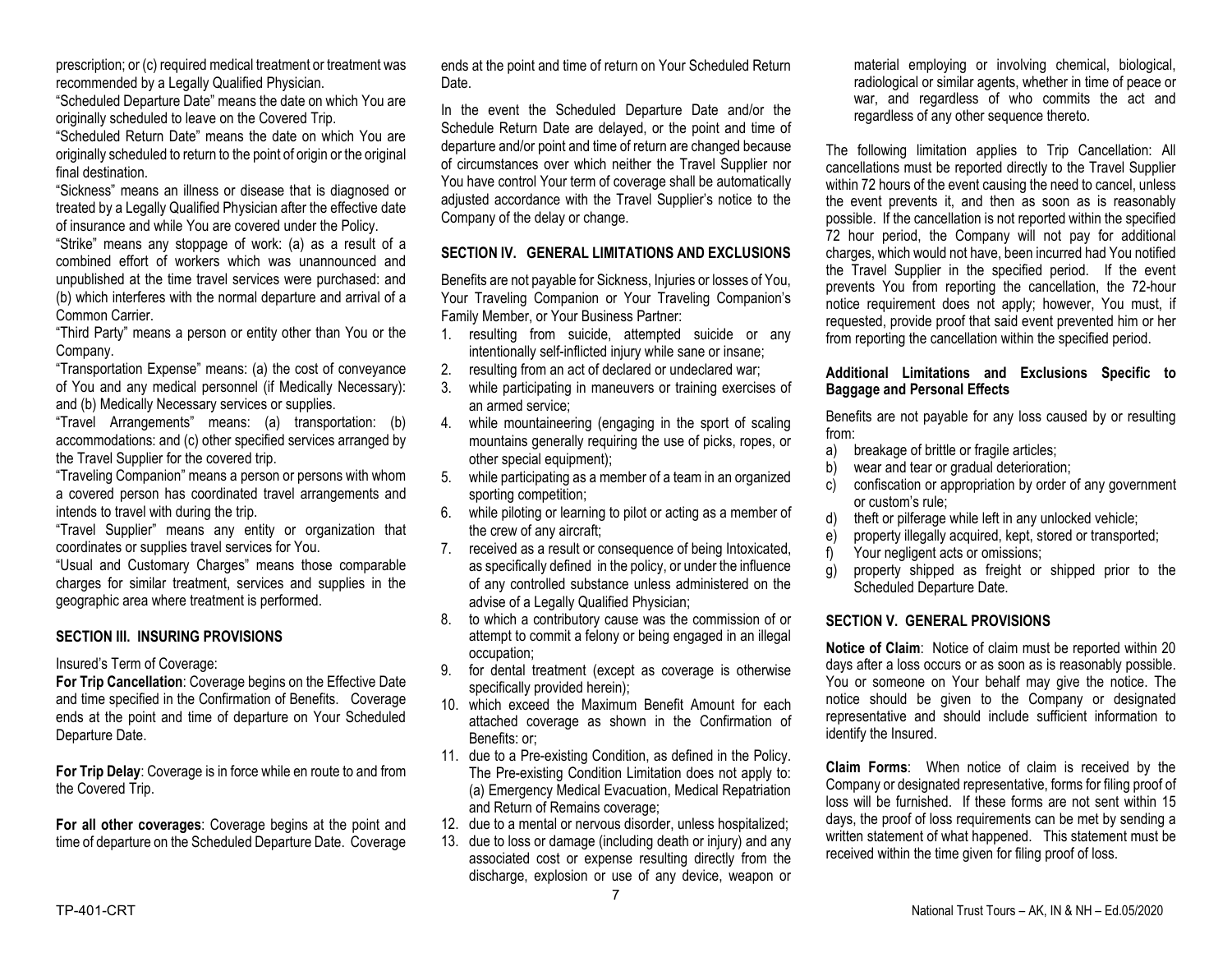**Proof of Loss:** Proof of loss must be provided within 90 days after the date of the loss or as soon as is reasonably possible. Proof must, however, be furnished no later than 12 months from the time it is otherwise required, except in the absence of legal capacity.

**Time of Payment of Claims**: The Company or its designated representative will pay the claim after receipt of acceptable proof of loss.

**Payment of Claims**: Benefits for loss of life are payable to the Principal Insured, who is the beneficiary for all other Insureds. If: (a) the Principal Insured predeceases You: and (b) a beneficiary is not otherwise designated by the Principal Insured benefits for loss of life will be paid to the first of the following surviving preference beneficiaries:

- a) the Principal Insured's spouse;
- b) the Principal Insured's child or children jointly;
- c) Your parents jointly if both are living or the surviving parent if only one survives;
- d) Your brothers and sisters jointly; or
- e) the Principal Insured's estate.

All or a portion of all other benefits provided by the Policy may, at the option of the Company, be paid directly to the provider of the service(s). All benefits not paid to the provider will be paid to the Principal Insured.

Other than for loss of life, if any benefit is payable to: (a) You or the Principal Insured's beneficiary who is minor or otherwise not able to give a valid release: or (b) the Principal Insured's estate: the Company may pay up to \$1,000.00 to the Principal Insured's beneficiary or any relative to whom the Company finds entitled to the payment. Any payment made in good faith shall fully discharge the Company to the extent of such payment.

**Excess Insurance**: The insurance provided by this Policy shall be in excess of all other valid and collectible Insurance or indemnity. If at the time of the occurrence of any loss there is other valid and collectible insurance or indemnity in place, the Company shall be liable only for the excess of the amount of loss, over the amount of such other insurance or indemnity, and applicable deductible. Recovery of losses from other parties does not result in a refund of premium paid.

**Legal Actions:** No legal action for a claim can be brought against us until 60 days after we receive proof of loss. No legal

action for a claim can be brought against us more than 3 years after the time required for giving proof of loss. This 3-year time period is extended from the date proof of loss is filed and the date the claim is denied in whole or in part.

**Concealment and Misrepresentation:** The entire coverage will be void, if before, during or after a loss, any material fact or circumstance relating to this insurance has been concealed or misrepresented.

**Other Insurance with the Company:** You may be covered under only one travel policy with the Company for each Covered Trip. If You are covered under more than one such policy, You may select the coverage that is to remain in effect. In the event of death, the selection will be made by the beneficiary or estate. Premiums paid (less claims paid) will be refunded for the duplicate coverage that does not remain in effect.

**Subrogation:** If the Company has made a payment for a loss under this coverage, and the person to or for whom payment was made has a right to recover damages from the Third Party responsible for the loss, the Company will be subrogated to that right. You shall help the Company exercise the Company's rights in any reasonable way that the Company may request: nor do anything after the loss to prejudice the Company's rights: and in the event You recover damages from the Third Party responsible for the loss, the Insured will hold the proceeds of the recover for the Company in trust and reimburse the Company to the extent of the Company's previous payment for the loss.

#### **Additional Claims Provisions Specific to Baggage**

Insured's Duties After Loss of or Damage to Property or Delay of Baggage: In case of loss, theft, damage or delay of baggage or personal effects, and Insured must:

- a) take all reasonable steps to protect, save or recover the property:
- b) promptly notify, in writing, either the police, hotel proprietors, ship lines, airlines, railroad, bus, airport or other station authorities, tour operators or group leaders, or any Common Carrier or bailee who has custody of Your property at the time of loss:
- c) produce records needed to verify the claim and its amount, and permit copies to be made:
- d) provide to the Company, within 90 days from the date of loss, a detailed proof of loss signed and sworn to: and
- e) be examined, if requested.

**Reductions in the Amount of Insurance:** The applicable benefit amount will be reduced by the amount of benefits, if any, previously paid for any loss or damage under this coverage for this Covered Trip.

## **SECTION VI. COORDINATION OF BENEFITS Applicability**

The Coordination of Benefits ("COB") provision applies to This Plan when an Insured has health care coverage under more than one Plan. "Plan" and "This Plan" are defined below.

If this COB provision applies, the order of benefit determination rules should be looked at first. Those rules determine whether the benefits of This Plan are determined before or after those of another Plan. The benefits of This Plan:

- (a) will not be reduced when, under the order of benefit determination rules, This Plan determines its benefits before another Plan; but
- (b) may be reduced when, under the order of benefit determination rules, another Plan determines its benefits first. This reduction is described further in the section entitled Effect on the Benefits of This Plan.

#### **Definitions**

**"Plan"** is a form of coverage written on an expense incurred basis that provides benefits or services for, or because of, medical or dental care or treatment. "Plan" includes:

- (a) group insurance and group remittance subscriber contracts;
- (b) uninsured arrangements of group coverage;
- (c) group coverage through HMO's and other prepayment, group practice and individual practice Plans; and
- (d) blanket contracts, except blanket school accident coverages or a similar group when the Policy:

"Plan" does not include individual or family: (a) insurance contracts; (b) direct payment subscriber contracts; (c) coverage through HMO's; or (d) coverage under other prepayment, group practice and individual practice Plans.

**"This Plan"** is the parts of this blanket contract that provide benefits for health care expenses on an expense incurred basis.

**"Primary Plan"** is one whose benefits for a person's health care coverage must be determined without taking the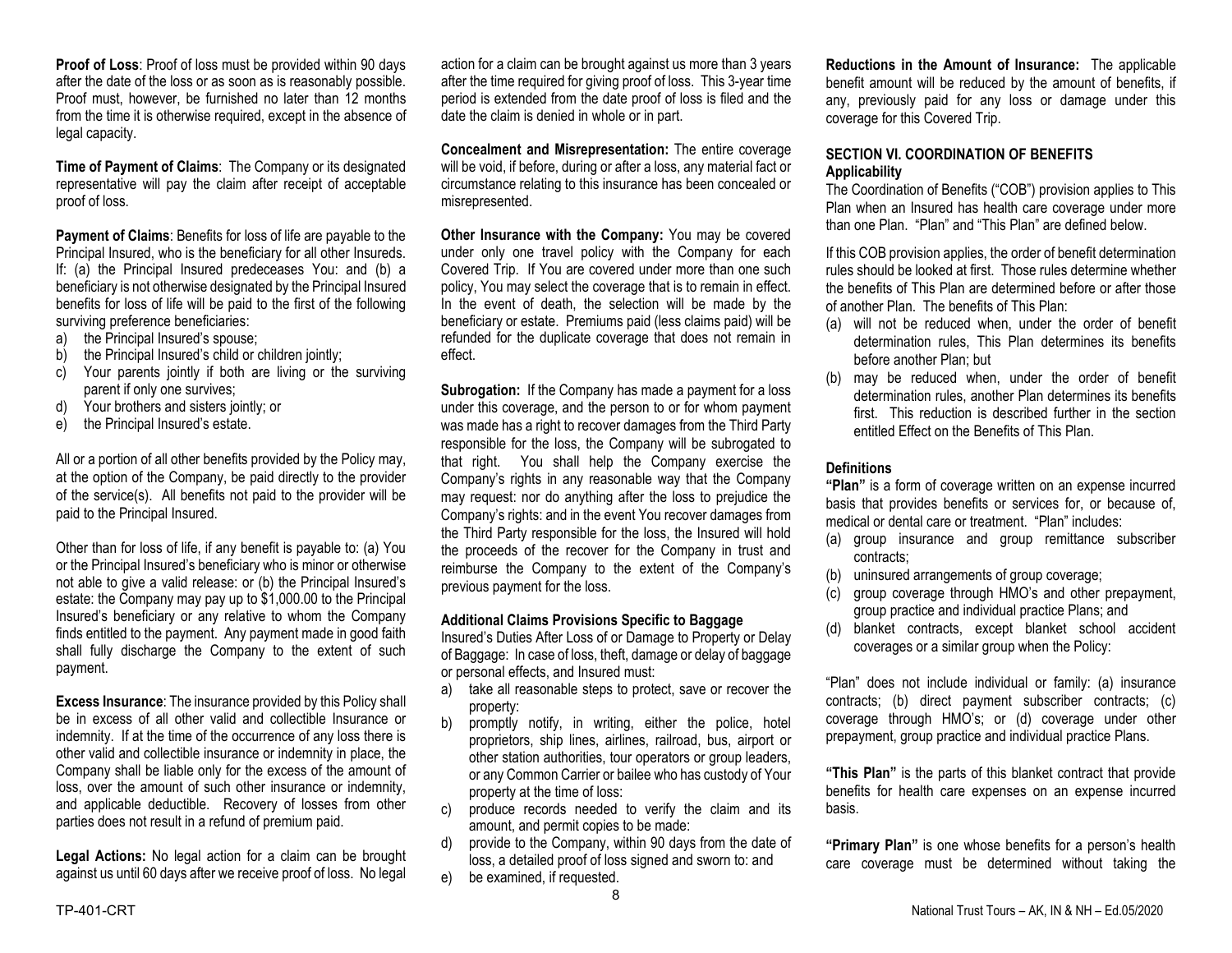existence of any other Plan into consideration. A Plan is a Primary Plan if either:

- (a) the Plan either has no order of benefit determination rules, or it has rules which differ from those in the contract; or
- (b) all Plans that cover the person use the same order of benefits determination rules as in this contract, and under those rules the Plan determines its benefits first.

**"Secondary Plan"** is one that is not a Primary Plan. If a person is covered by more than one Secondary Plan, the order of benefit determination rules of this contract decides the order in which their benefits are determined in relation to each other. The benefits of each Secondary Plan may take into consideration the benefits of the Primary Plan or Plans and the benefits of any other Plan, which, under the rules of this contract, has its benefits, determined before those of that Secondary Plan.

**"Allowable Expense"** is the necessary, reasonable, and customary item of expense for health care; when the item of expense is covered at least in part under any of the Plans involved.

The difference between the cost of a private hospital room and a semi-private hospital room is not considered an Allowable Expense under the above definition unless the patient's stay in a private hospital room is medically necessary in terms of generally accepted medical practice.

When a Plan provides benefits in the form of services, the reasonable cash value of each service will be considered both an Allowable Expense and a benefit paid.

**"Claim"** is a request that benefits of a Plan be provided or paid. The benefits claimed may be in the form of: (a) services (including supplies); (b) payment for all or a portion of the expenses incurred; or (c) a combination of (a) and (b).

**"Claim Determination Period"** is the period of time, which must not be less, than 12 consecutive months, over which Allowable Expenses are compared with total benefits payable in the absence of COB, to determine: (a) whether over insurance exists; and (b) how much each Plan will pay or provide.

For the purposes of this contract, Claim Determination Period is the period of time beginning with the effective date of coverage and ending 12 consecutive months following the date of loss or longer as may be determined by the proof of loss provision.

#### **Order of Benefit Determination Rules**

When This Plan is a Primary Plan, its benefits are determined before those of any other Plan and without considering another Plan's benefits.

When This Plan is a Secondary Plan, its benefits are determined after those of any other Plan only when, under these rules, it is secondary to that other Plan.

When there is a basis for a Claim under This Plan and another Plan, This Plan is a Secondary Plan that has its benefits determined after those of the other Plan, unless:

- (a) the other Plan has rules coordinating its benefits with those of This Plan; and
- (b) both those rules and This Plan's rules, as described below, require that This Plan's benefits be determined before those of the other Plan.

**Rules.** This Plan determines its order of benefits using the first of the following rules which applies:

- (a) Nondependent/Dependent Rule. The benefits of the Plan which covers the person as an employee, member or subscriber (that is, other than as a dependent) are determined before those of the Plan that covers the person as a dependent.
- (b) Longer/Shorter Length of Coverage Rule. The benefits of the Plan that covered an employee, member or subscriber longer are determined before those of the Plan that covered that person for the shorter time.

To determine the length of time a person has been covered under a Plan, two Plans shall be treated as one if the claimant was eligible under the second within 24 hours after the first ended. Thus, the start of a new Plan does not include: (a) a change in the amount or scope of a Plan's benefits; (b) a change in the entity which pays, provides or administers the Plan's benefits; or (c) a change from one type of Plan to another. The claimant's length of time covered under a Plan is measured from the claimant's first date of coverage under that Plan. If that date is not readily available, the date the claimant first became a member of the group shall be used as the date from which to determine the length of time the claimant's coverage under the present Plan has been in force.

# **Effect on the Benefits of This Plan When it is Secondary**

The benefits of This Plan will be reduced when it is a Secondary Plan so that the total benefits paid or provided by all Plans during a Claim Determination Period are not more than the total Allowable Expenses, not otherwise paid, which were incurred during the Claim Determination Period by the person for whom the Claim is made. As each Claim is submitted, This Plan determines its obligation to pay for Allowable Expenses based on all Claims that were submitted up to that point in time during the Claim Determination Period.

#### **Right to Receive and Release Needed Information**

Certain facts are needed to apply these COB rules. We have the right to decide which facts are needed. We may get needed facts from or give them to any other organization or person. We need not tell, or get the consent of, any person to do this. Each person claiming benefits under This Plan must give us any facts we need to pay the Claim.

#### **Facility of Payment**

A payment made under another Plan may include an amount that should have been paid under This Plan. If it does, we may pay that amount to the organization that made that payment. That amount will then be treated as though it were a benefit paid under This Plan. We will not have to pay that amount again. The term "payment made" includes providing benefits in the form of services, in which case "payment made" means reasonable monetary value of the benefits provided in the form of services.

## **Right of Recovery**

If the amount of the payments made by us is more than we should have paid under this COB provision, we may recover the excess from one or more of: (a) the persons we have paid or for whom we have paid; (b) insurance companies; or (c) other organizations.

## **Non-complying Plans**

This Plan may coordinate its benefits with a Plan that is excess or always secondary or which uses order of benefit determination rules which are inconsistent with those of This Plan (non-complying Plan) on the following basis:

- (a) If This Plan is the Primary Plan, This Plan will pay its benefits on a primary basis;
- (b) if This Plan is the Secondary Plan, This Plan will pay its benefits first, but the amount of the benefits payable will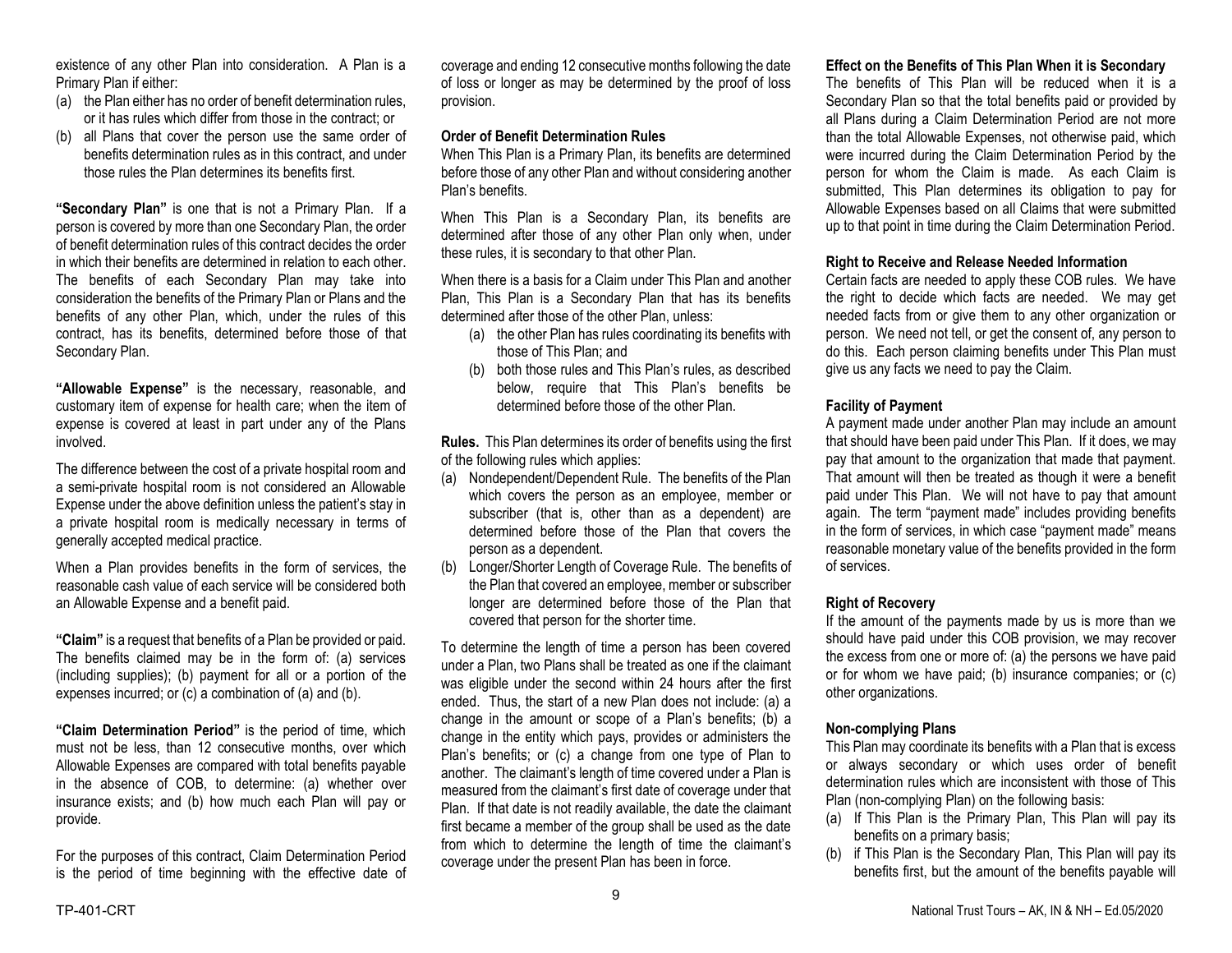be determined as if This Plan were the Secondary Plan. In this situation, our payment will be the limit of This Plan's liability; and

(c) if the non-complying Plan does not provide the information needed by This Plan to determine its benefits within 30 days after it is requested to do so, we will assume that the benefits of the non-complying Plan are identical to This Plan and will pay benefits accordingly. However, we will adjust any payments made based on this assumption whenever information becomes available as to the actual benefits of the non-complying Plan.

# **STATE EXCEPTIONS**

**NEW HAMPSHIRE:** The definition of "Family Member" is amended to read:

"Family Member" means an Insured's or a Traveling Companion's: legal spouse or common-law spouse where legal; legal guardian; son or daughter (adopted, foster or step); child placed for adoption with the Insured or Traveling Companion; son-in-law; daughter-in-law; grandmother; grandmother-in-law; grandfather; grandfather-in-law; grandchild; aunt; uncle; niece; or nephew; brother, stepbrother; sister; step-sister; brother-in-law; sister-in-law; mother; father; step-parent.

The definition of "Hospital" is amended to read:

"Hospital" means (a) a place that operates according to law in the state where it is located; and b) a place operated for the care and treatment of resident inpatients with a registered graduate nurse (RN) always on duty and with a laboratory and X-ray facility: Not included is a hospital or institution licensed or used principally: (1) for the treatment or care of drug addicts or alcoholics: or (2) as a clinic continued or extended care facility, skilled nursing facility, convalescent home, rest home, nursing home or home for the aged.

"Proof of Loss" is amended to read:

Proof of Loss: Proof of loss must be provided within 90 days after the date of the loss or as soon as is reasonably possible.